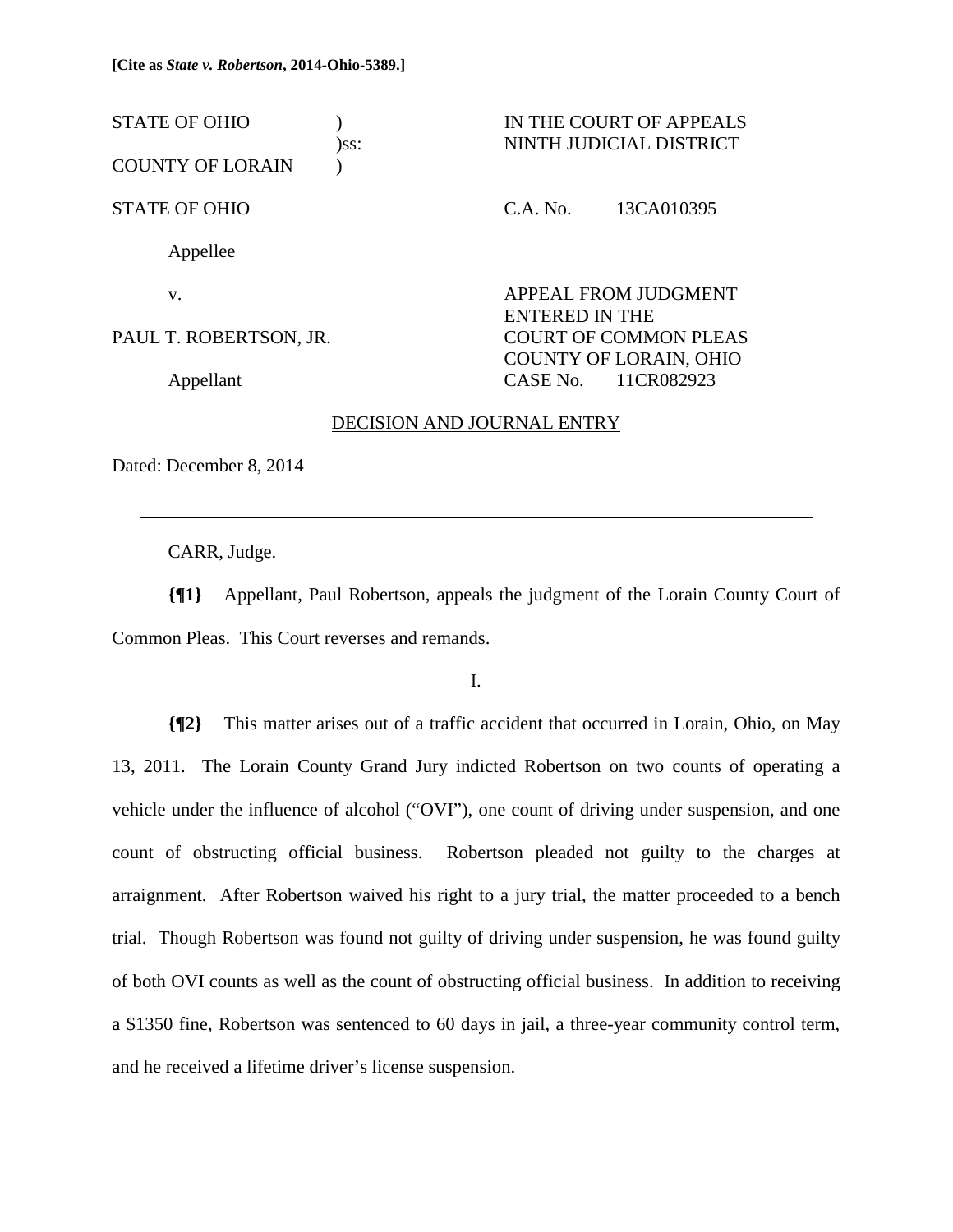**{¶3}** On appeal, Robertson raises two assignments of error.

## II.

### **ASSIGNMENT OF ERROR I**

# THE TRIAL COURT ERRED WHEN IT DENIED APPELLANT'S MOTION TO ACQUIT UNDER CRIM.R. 29 BECAUSE THE STATE'S EVIDENCE WAS INSUFFICIENT TO PROVE THAT APPELLANT COMMITTED OVI.

**{¶4}** In his first assignment of error, Robertson contends that the trial court erred in

denying his Crim.R. 29 motion for acquittal. Specifically, Robertson argues that the State never

demonstrated that he operated the vehicle involved in the accident. This Court disagrees.

**{¶5}** Crim.R. 29(A) provides:

The court on motion of a defendant or on its own motion, after the evidence on either side is closed, shall order the entry of a judgment of acquittal of one or more offenses charged in the indictment, information, or complaint, if the evidence is insufficient to sustain a conviction of such offense or offenses. The court may not reserve ruling on a motion for judgment of acquittal made at the close of the state's case.

**{¶6}** "We review a denial of a defendant's Crim.R. 29 motion for acquittal by

assessing the sufficiency of the State's evidence." *State v. Thomas*, 9th Dist. Summit No. 27090,

2014-Ohio-2166, ¶ 21, quoting *State v. Carson*, 9th Dist. Summit No. 26900, 2013-Ohio-5785, ¶

23. When reviewing the sufficiency of the evidence, this Court must review the evidence in a

light most favorable to the prosecution to determine whether the evidence before the trial court

was sufficient to sustain a conviction. *State v. Jenks*, 61 Ohio St.3d 259, 279 (1991).

An appellate court's function when reviewing the sufficiency of the evidence to support a criminal conviction is to examine the evidence admitted at trial to determine whether such evidence, if believed, would convince the average mind of the defendant's guilt beyond a reasonable doubt. The relevant inquiry is whether, after viewing the evidence in a light most favorable to the prosecution, any rational trier of fact could have found the essential elements of the crime proven beyond a reasonable doubt.

*Id*. at paragraph two of the syllabus.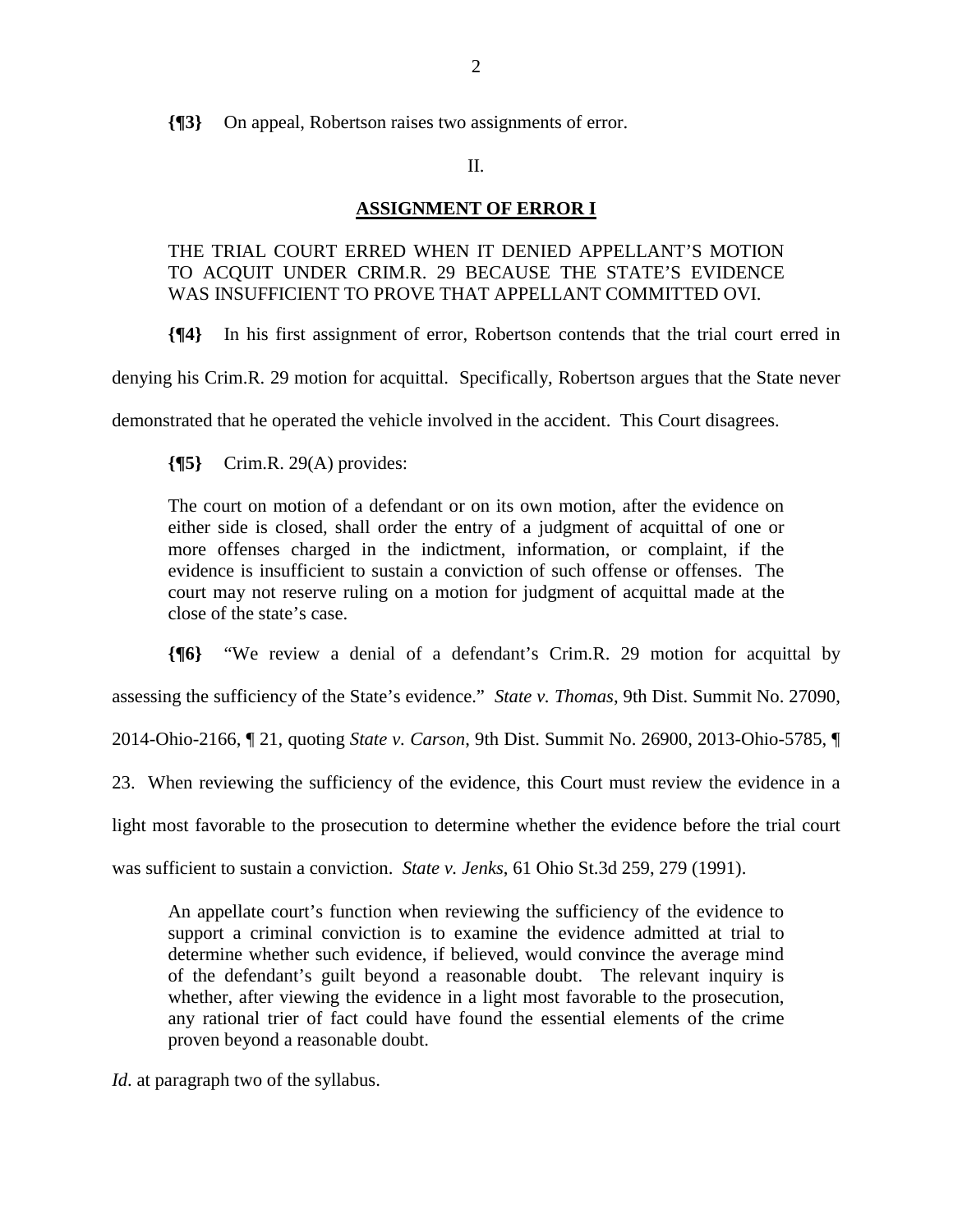**{¶7}** Robertson was convicted of two counts of operating a vehicle under the influence of alcohol. Specifically, Robertson was convicted pursuant to R.C. 4511.19(A)(1)(a), which states, "No person shall operate any vehicle \* \* \* within this state, if, at the time of the operation, \* \* \* [t]he person is under the influence of alcohol[.]" Robertson was also convicted under R.C. 4511.19(A)(2), which states:

No person who, within twenty years of the conduct described in division  $(A)(2)(a)$ of this section, previously has been convicted of or pleaded guilty to a violation of this division, a violation of division  $(A)(1)$  or  $(B)$  of this section, or any other equivalent offense shall do both of the following:

(a) Operate any vehicle \* \* \* within this state while under the influence of alcohol[;]

(b) Subsequent to being arrested for operating the vehicle \* \* \* as described in division  $(A)(2)(a)$  of this section, being asked by a law enforcement officer to submit to a chemical test or tests under [R.C. 4511.191], and being advised by the officer in accordance with [R.C. 4511.192] of the consequences of the person's refusal or submission to the test or tests, refuse to submit to the test or tests.

R.C. 4511.01(HHH) defines "operate" as "to cause or have caused movement of a vehicle, streetcar, or trackless trolley."

**{¶8}** The State presented the following evidence regarding the incident that occurred on the evening of May 13, 2011. As Roger Aliff was exiting the parking lot of the 7-Eleven on Leavitt Rd. in Lorain, he looked across the street and spotted a car that had driven off the road and was stuck in a ditch. The front end of the vehicle had plummeted into the ditch and the backend was up in the air. Aliff noticed the car because it had activated its flashers. Aliff called the police department to report the accident and began to approach the vehicle. As he got closer, Aliff heard someone "gunning the engine as if [they were] trying to get out of the ditch." When Aliff opened the driver's side door, the only person in the vehicle was Robertson. Aliff testified that "this man was kind of like laying in between the front seat and the back seat and the car smelled of alcohol." Aliff further explained that while a portion of Robertson's body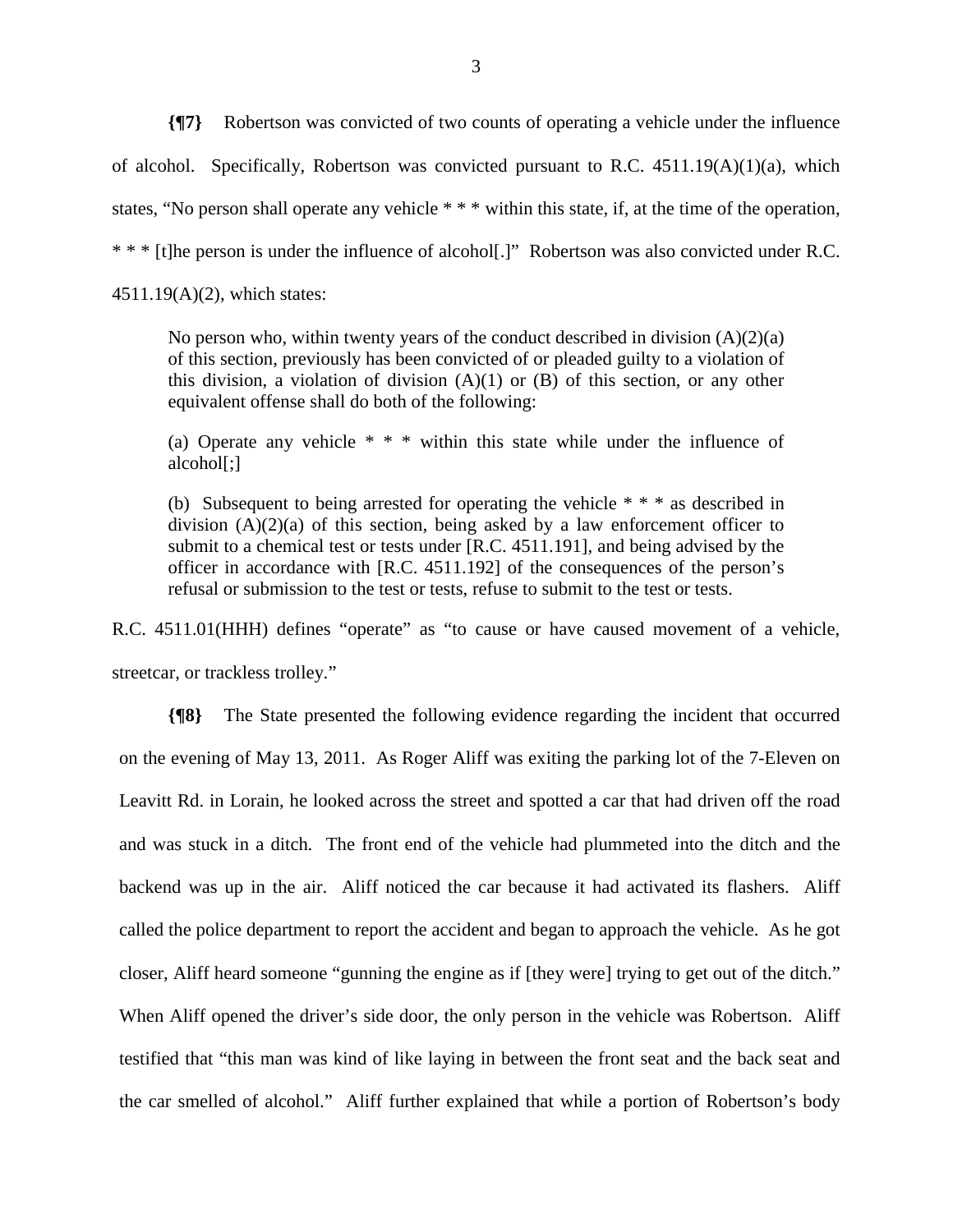was in the back seat, "his feet [were] like still [] facing the steering wheel[.]" At Aliff's request, Robertson removed the keys from the ignition and handed them to Aliff. Because Robertson appeared to be hurt, Aliff proceeded to assist Robertson in extracting himself from the vehicle. When Robertson had successfully exited the vehicle, he told Aliff that he intended to run.

**{¶9}** As the police began to arrive, Robertson staggered away from the scene. Aliff pointed the police in the direction that Robertson had fled and provided a brief description of Robertson's clothing. Officers Orlando Perez and Jarrod Nighswander gave chase on foot. Robertson was severely intoxicated and the police were able to apprehend him in a residential neighborhood approximately two blocks from the scene of the accident. The officers attempted to speak with Robertson but he was belligerent and non-cooperative. Though the officers observed that Robertson smelled of alcohol and had slurred speech, they were unable to administer field sobriety tests because Robertson was screaming and acting out violently. Police were forced to use a restraint chair in order to transport Robertson at the jail because he forced his body to go limp. Officer Perez testified that when they attempted to administer field sobriety tests, Robertson responded by yelling, "F\*\*\* you."

**{¶10}** The facts presented during the State's case-in-chief were sufficient to withstand the Crim.R. 29 motion as a reasonable trier of fact could infer that Robertson was the driver of the vehicle. Robertson was the only known occupant of a car that crashed into a ditch. Aliff specifically testified that he did not see anyone leave the scene of the accident, and that the keys were still in the ignition when he reached the vehicle. As Aliff approached the scene, he heard the individual inside the vehicle "gunning the engine." The Supreme Court of Ohio has held that a person under the influence of alcohol in the driver's position in the front seat of the vehicle with the key in the ignition and the engine running can be found in violation of R.C.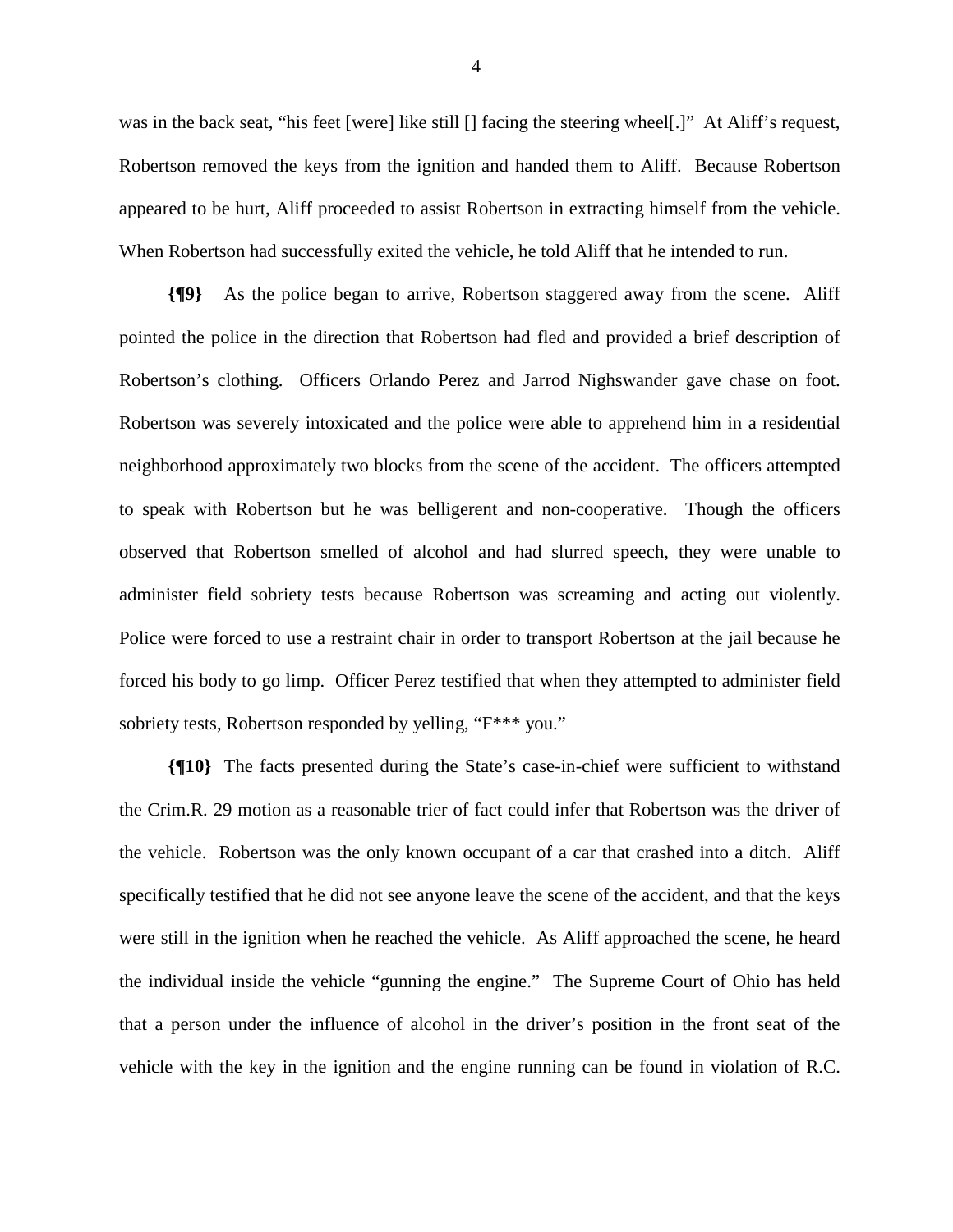4511.19(A). *State v. Cleary*, 22 Ohio St.3d 198 (1986). Though Robertson was found on the floor of the vehicle, a reasonable trier of fact could infer that, as the sole occupant in the vehicle, Robertson was in the driver's position prior to the crash. Moreover, after Aliff assisted Robertson in exiting the vehicle, Robertson proceeded to flee the scene. *State v. Nichols*, 9th Dist. Summit No. 24900, 2010-Ohio-5737, ¶ 11, quoting *State v. Taylor*, 78 Ohio St.3d 15, 27 (1997) ("It is an established principle of law that '[f]light from justice \* \* \* may be indicative of a consciousness of guilt.'"). This evidence, when viewed in the light most favorable to the State, was sufficient to withstand Robertson's motion for acquittal.

**{¶11}** The first assignment of error is overruled.

#### **ASSIGNMENT OF ERROR II**

# THE TRIAL COURT ERRED IN FINDING APPELLANT GUILTY OF OVI BASED ON HIS ACTIONS AS A MOTOR VEHICLE PASSENGER.

**{¶12}** In his second assignment of error, Robertson argues that he should not have been convicted of OVI because knocking a cigarette out of the driver's hand does not constitute operating a vehicle as defined by R.C. 4511.01(HHH). This Court agrees.

**{¶13}** After the State concluded its case-in-chief, the defense presented testimony portraying a much different version of events. Rochelle Taylor was the first witness to testify on behalf of the defense. Robertson and Taylor have two children in common. During her testimony, Taylor explained that she was driving the vehicle at the time of the accident. She and Robertson were at a friend's house prior to the accident where Robertson became heavily intoxicated. Robertson was in no condition to drive and Taylor gave Robertson a ride home. While en route to Robertson's apartment, Taylor and Robertson became engulfed in a heated argument. In the midst of the quarrel, Robertson flicked a cigarette out of Taylor's hand and it came to rest between her legs. Taylor veered off the road and crashed her car in the ditch behind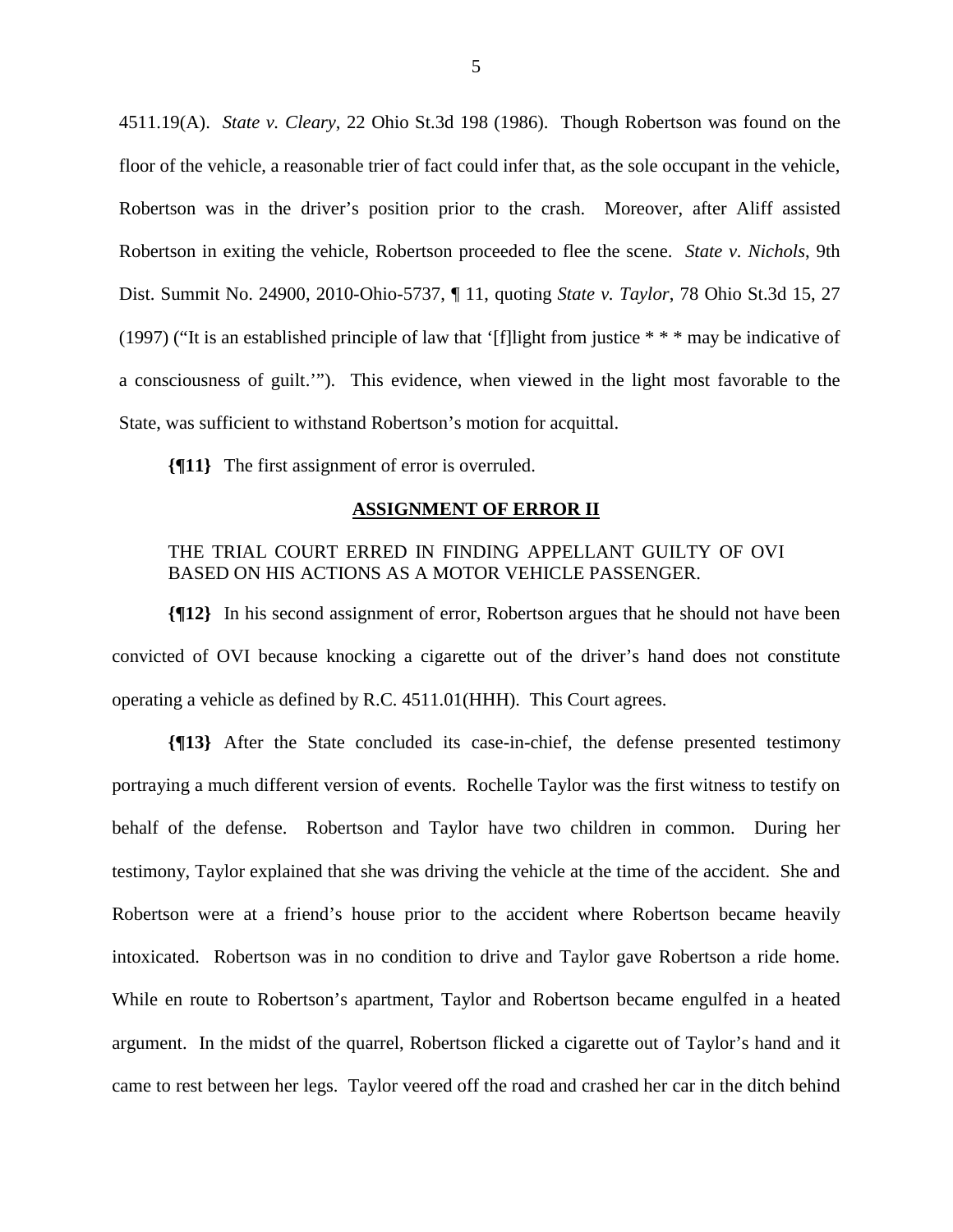the police substation on Leavitt Rd. After the crash, Taylor turned on her emergency lights and began to walk to her sister's house where she hoped to contact AAA. Robertson also testified on his own behalf and offered similar testimony at trial. Though Robertson admitted to being "highly intoxicated" and knocking the cigarette out of Taylor's hand, he indicated that Taylor was operating the vehicle and he was merely a passenger.

**{¶14}** Before rendering a verdict, the trial court made several factual findings on the record. Most notably, the trial court found that Taylor's testimony was credible, and that it was Taylor, and not Robertson, who was driving the vehicle at the time the accident occurred. The trial court indicated that the defense witnesses "filled in the blanks for that period of time in which none of the officers or [Aliff] knew anything about." The trial court then asked the attorneys to brief the issue of whether Robertson could be convicted of OVI given his actions as a passenger. After briefing the issue, the parties again appeared before the trial court. At that time, the trial court found that Robertson's actions as a passenger were akin to operating the vehicle in a manner prohibited by the law. In reaching this conclusion, the trial court relied on the First District's decision in *State v. Wallace*, 166 Ohio App.3d 845, 2006-Ohio-2477.

**{¶15}** In *Wallace*, the court addressed the question of whether the definition of "operate" in R.C. 4511.01(HHH) may apply to an intoxicated passenger who causes the driver to lose control of the vehicle. In that case, the front-seat passenger reached over and grabbed hold of the steering wheel, causing the car to crash. Prior to the enactment of Sub.S.B. No. 123, effective January 1, 2004, the meaning of the term "operate" for the purposes of R.C. 4511.19(A) was strictly a matter of judicial interpretation. *Id*. at **[8.** During that time, the case law dealt almost exclusively with persons under the influence of alcohol who were found in the driver's seat or slumped over the steering wheel. *Id*. at ¶ 10. In enacting R.C. 4511.01(HHH), the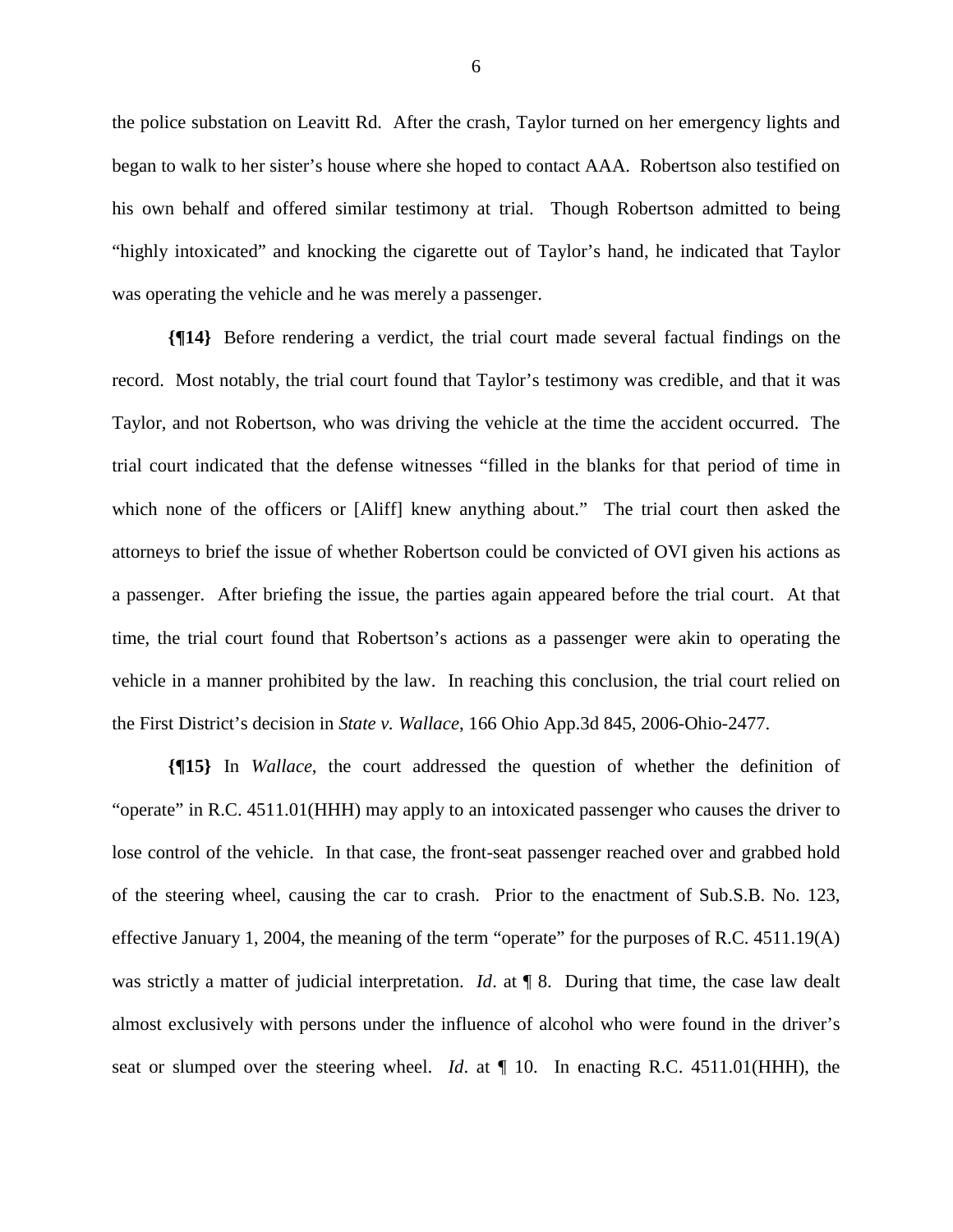General Assembly specifically defined operate to mean "to cause or have caused movement of a vehicle \* \* \*." *Id*. at ¶ 11. The First District recognized that "From the plain meaning of R.C. 4511.01(HHH), there is no suggestion that the General Assembly intended to limit operating offenses to drivers. Rather, the General Assembly's expansion of the definition of 'operate' to include anyone who causes movement of a vehicle is consistent with the Supreme Court's view that '[a] clear purpose of R.C. 4511.19 is to discourage persons from putting themselves in the position in which they can potentially cause the movement of a motor vehicle while intoxicated.'" *Id*. at ¶ 12, quoting S*tate v. Gill*, 70 Ohio St.3d 150, 154 (1994); *Columbus v. Freeman*, 181 Ohio App.3d 320, 2009-Ohio-1046, (10th Dist.), ¶ 17 (holding that a front-seat passenger's act of grabbing the steering wheel was sufficient to constitute operation as defined by R.C. 4511.01(HHH)); *but see Schmucker v. Kurzenberger*, 9th Dist. Wayne No. 10CA0045, 2011-Ohio-3741, at ¶ 11-13 (distinguishing the meaning of the term "operate" in a civil context).

**{¶16}** Although we agree that a passenger can cause the movement of a motor vehicle for the purposes of R.C. 4511.19, we are unwilling to equate the act of grabbing a steering wheel to the conduct at issue here. The mere act of knocking a cigarette out of the driver's hand is too remote to constitute operation. *Wallace* involved a situation where, "[u]nder the undisputed facts, Wallace's conduct caused movement of the vehicle and the driver's loss of control when she grabbed the steering wheel and caused the vehicle to crash." *Wallace* at ¶ 15. While grabbing the steering wheel of a vehicle in motion is an act directly aimed at causing the vehicle to move, the act of knocking a cigarette out of the driver's hand is far more removed as it pertains to the operation of the vehicle. We see a clear distinction from the conduct at issue in *Wallace* and *Freeman*, where the front-seat passenger took hold of the steering wheel, and Robertson's conduct in the instant case. Here, Robertson had no intention of causing the vehicle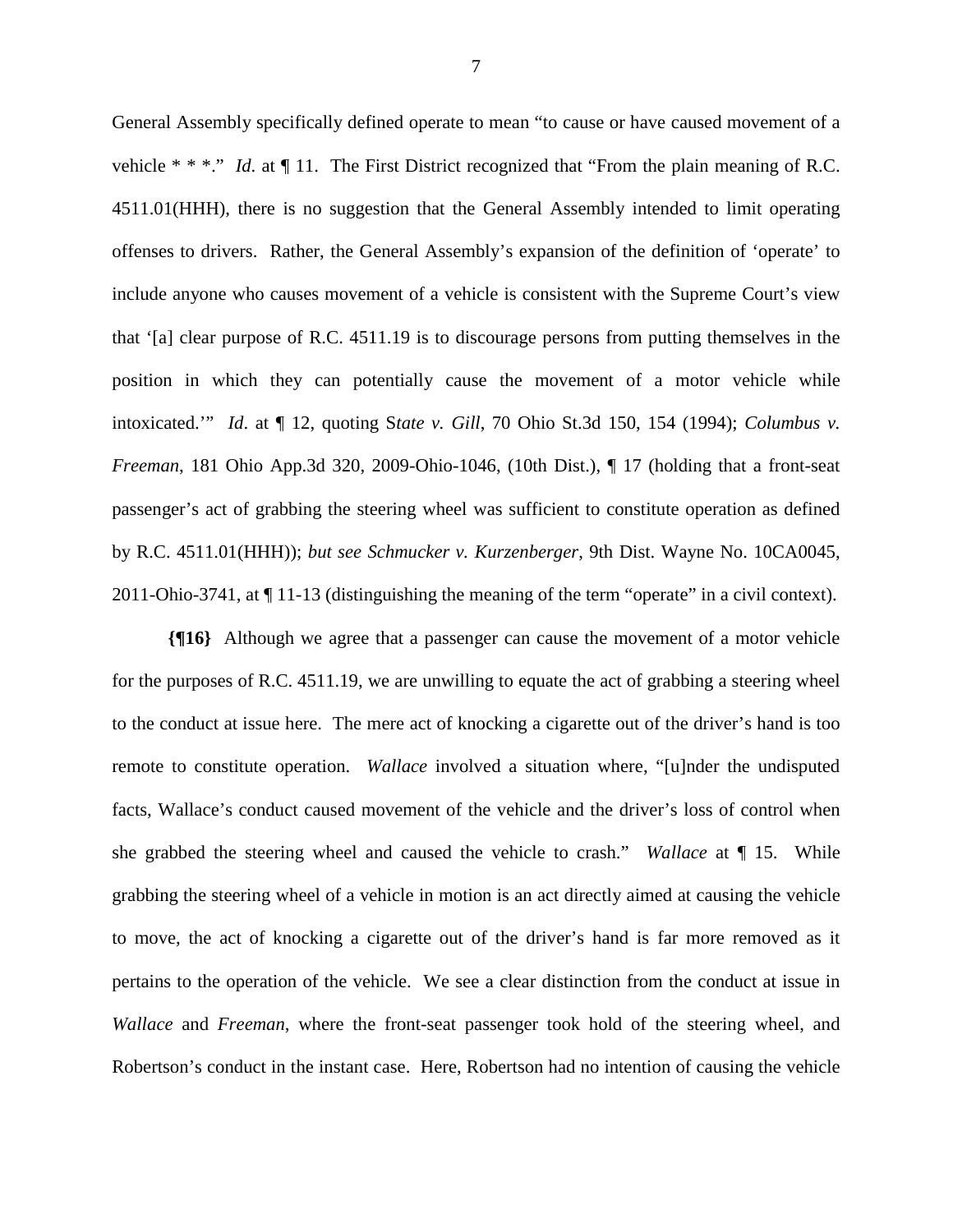to move and his actions were, at worst, aimed at dislodging the cigarette from Taylor's hand. It follows that Robertson's behavior did not constitute operating a vehicle as defined by R.C. 4511.01(HHH). Given the specific findings of fact made in this case, the trial court erred in concluding that Robertson was operating the vehicle pursuant to R.C. 4511.19(A).

**{¶17}** Robertson's second assignment of error is sustained.

#### III.

**{¶18}** Robertson's first assignment of error is overruled. The second assignment of error is sustained. The judgment of the Lorain County Court of Common Pleas is reversed and the cause remanded for further proceedings consistent with this decision.

> Judgment reversed, and cause remanded.

There were reasonable grounds for this appeal.

 We order that a special mandate issue out of this Court, directing the Court of Common Pleas, County of Lorain, State of Ohio, to carry this judgment into execution. A certified copy of this journal entry shall constitute the mandate, pursuant to App.R. 27.

 Immediately upon the filing hereof, this document shall constitute the journal entry of judgment, and it shall be file stamped by the Clerk of the Court of Appeals at which time the period for review shall begin to run. App.R. 22(C). The Clerk of the Court of Appeals is instructed to mail a notice of entry of this judgment to the parties and to make a notation of the mailing in the docket, pursuant to App.R. 30.